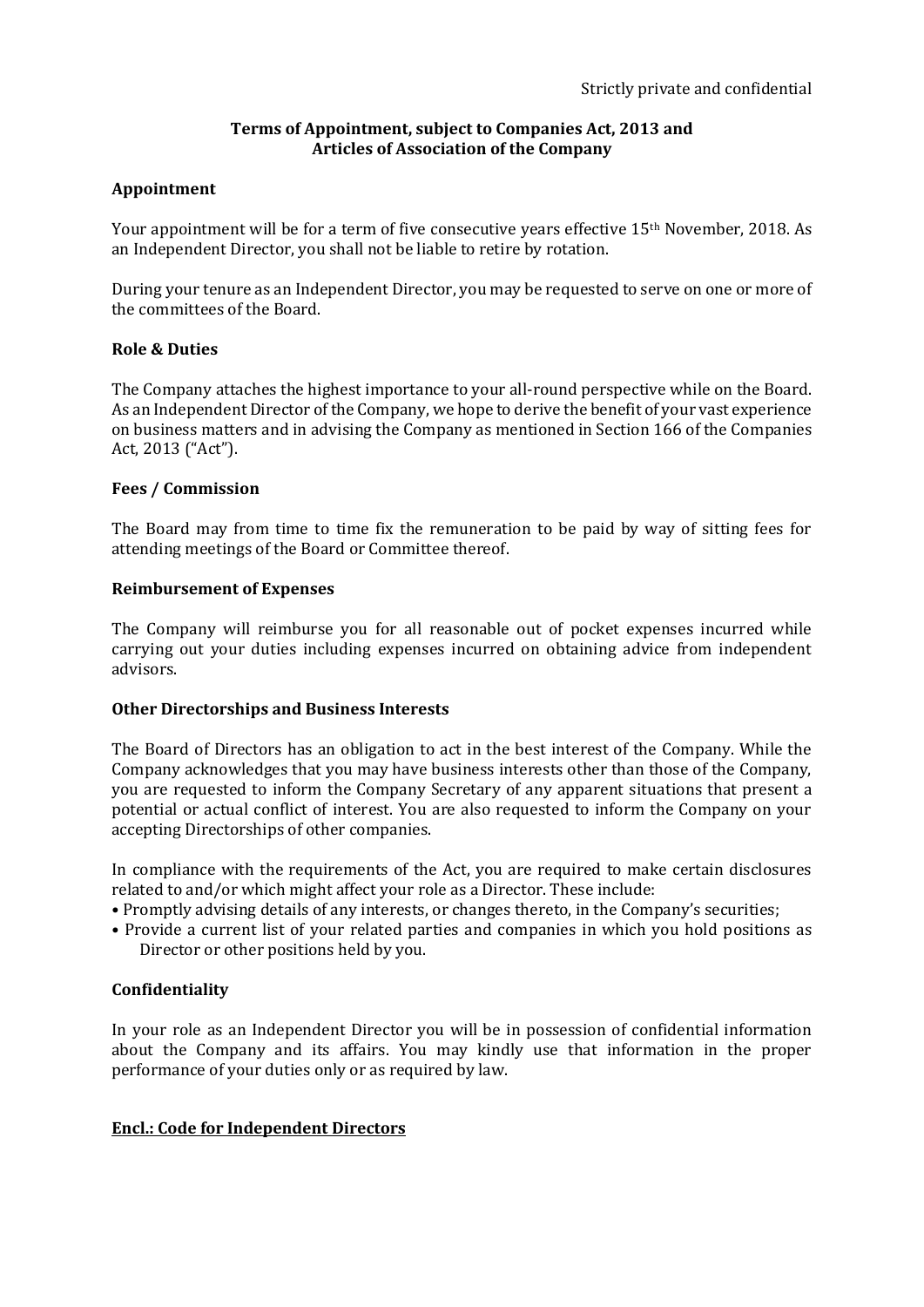# **CODE FOR INDEPENDENT DIRECTORS**

(As per Schedule IV of Companies Act 2013)

This Code is a guide to professional conduct of all Independent Directors. It is felt that adherence to these standards by Independent Directors, and fulfillment of their responsibilities accordingly, will promote confidence of the investment community, the minority shareholders and regulators in the institution of Independent Directors.

# **I. Guidelines of professional conduct:**

An Independent Director shall:

- 1) uphold ethical standards of integrity and probity;
- 2) act objectively and constructively while exercising his duties;
- 3) exercise his responsibilities in a bona fide manner in the interest of the company;
- 4) devote sufficient time and attention to his professional obligations for informed and balanced decision making;
- 5) not allow any extraneous considerations that will vitiate his exercise of objective independent judgment in the paramount interest of the company as a whole, while concurring or dissenting from the collective judgment of the Board in its decision making;
- 6) not abuse his position to the detriment of the company or its shareholders or for the purpose of gaining direct or indirect personal advantage or advantage for any associated person;
- 7) refrain from any action that would lead to loss of his independence;
- 8) where circumstances arise which make an Independent Director lose his independence, the Independent Director must immediately inform the Board accordingly;
- 9) assist the company in implementing the best corporate governance practices.

# **II. Role and functions:**

Independent Directors shall:

- 1) help in bringing an independent judgment to bear on the deliberations of the Board, specially on issues of strategy, performance, risk management, resources, key appointments and conduct;
- 2) bring an objective view in the evaluation of the performance of board and management;
- 3) scrutinize the performance of management in meeting the agreed goals and objectives and monitor performance reporting system;
- 4) satisfy themselves on the integrity of financial information and that financial controls and the systems of risk management are robust and defensible;
- 5) safeguard the interests of all stakeholders, particularly the minority shareholders;
- 6) balance the conflicting interest of all stakeholders;
- 7) determine appropriate levels of remuneration of executive directors and Key Managerial Personnel;
- 8) advise in the appointment of Key Managerial Personnel/senior management, and where necessary, recommend removal of executive directors, Key Managerial Personnel;
- 9) moderate/arbitrate in situations of conflict between management and shareholders' interest in the interest of the Company as a whole.

## **III. Duties:**

Independent Directors shall:

- 1) undertake appropriate induction advice and regularly update their skills, knowledge and familiarity with the company;
- 2) seek appropriate clarification or amplification of information and where necessary take appropriate professional advice and opinion of outside experts;
- 3) strive to attend all meetings of the Board of Directors and Board committees of which he/she is a member;
- 4) actively participate in the committees of the Board, where nominated;
- 5) strive to attend the annual/special general meetings of the company;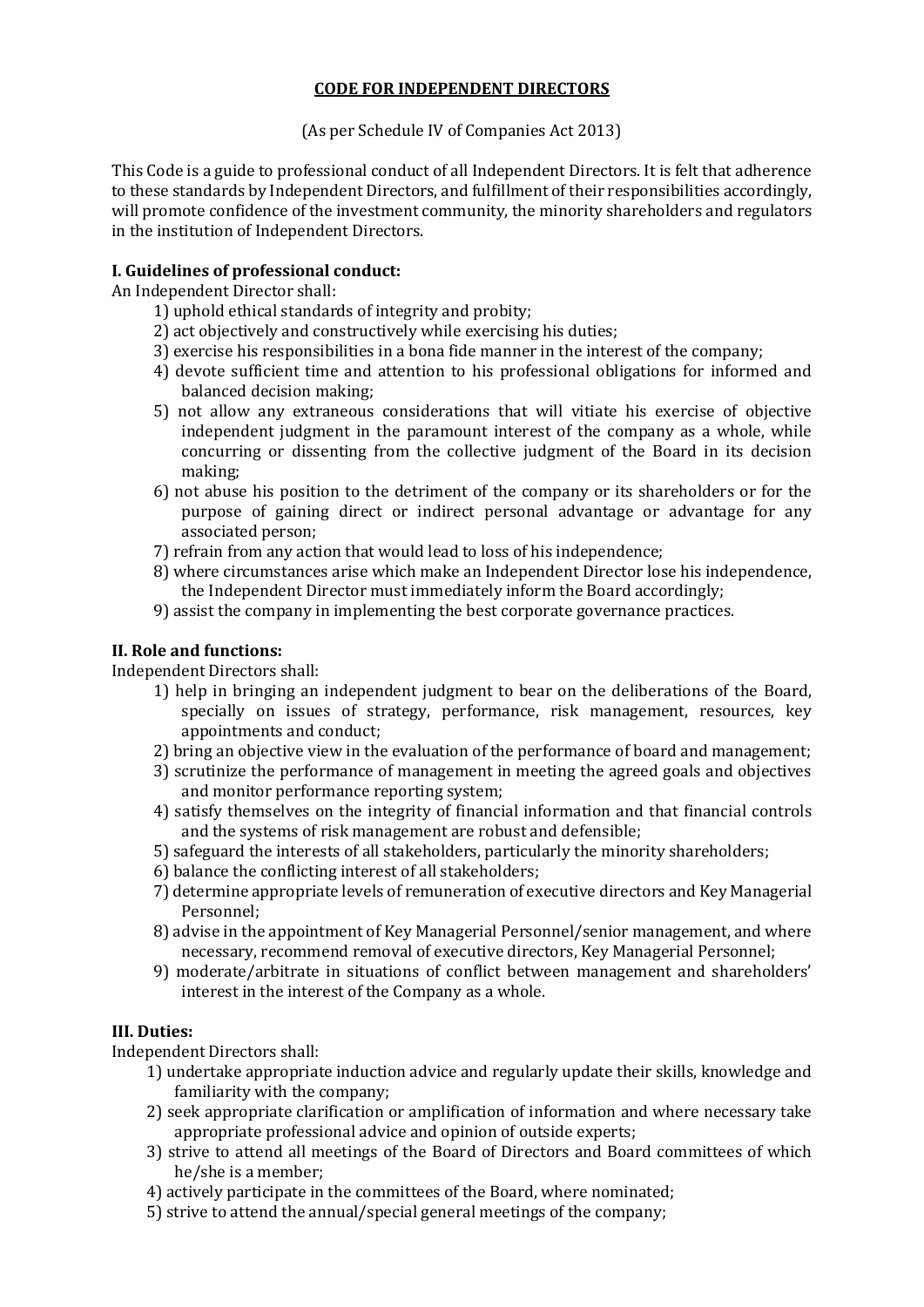- 6) ensure that his/her concerns about the running of the company or a proposed action are addressed by the Board. If not resolved, the concerns be recorded in the minutes of the Board meeting;
- 7) keep themselves well informed about the company and the external environment in which it operates;
- 8) ensure that adequate deliberations are held before approval of related party transactions in the interest of the company;
- 9) ensure that the company has a functional vigilance mechanism and that the interests of persons who use such mechanism are not prejudicially affected;
- 10) report concerns about unethical behavior, actual or suspected fraud, or violation of the company's code of conduct or ethics policy;
- 11) assist in protecting the legitimate interests of the company, shareholders and its employees;
- 12) not disclose confidential information, including commercial secrets, technologies, advertising and sales promotion plans, unpublished price sensitive information, unless such disclosure is expressly approved by the Board or required by law.

## **IV. Manner of appointment:**

- 1) Appointment process of independent directors shall be independent of the company management. While selecting independent directors, the Board shall ensure that there is balance of skills, experience and knowledge in the Board so as to enable the Board to discharge its functions and duties effectively.
- 2) The appointment of independent director(s) of the company shall be approved at the meeting of the shareholders.
- 3) The explanatory statement attached to the notice of the meeting for approving the appointment of independent director shall include a statement that in the opinion of the Board, the independent director proposed to be appointed fulfils the conditions specified in the Act and the rules made thereunder, and that the proposed director is independent of the management.
- 4) The appointment of independent directors shall be formalised through a letter of appointment, which shall set out:
	- a) the term of appointment;
	- b) the expectation of the Board from the appointed director; the Board-level committee(s) in which the director is expected to serve and its tasks;
	- c) the fiduciary duties that come with such an appointment along with accompanying liabilities;
	- d) provision for Directors and Officers (D and O) insurance, if any;
	- e) the Code of Business Ethics that the company expects its directors and employees to follow;
	- f) the list of actions that a director should not do while functioning as such in the company; and
	- g) remuneration, periodic fees, reimbursement of expenses for participation in the Boards and other meetings and profit related commission, if any.
- 5) The terms and conditions of appointment of Independent Directors shall be open for inspection at the registered office of the company during normal business hours.
- 6) The terms and conditions of appointment of Independent Directors shall also be posted on the company's website.

### **V. Re-appointment:**

The re-appointment of Independent Director shall be based on annual performance evaluation.